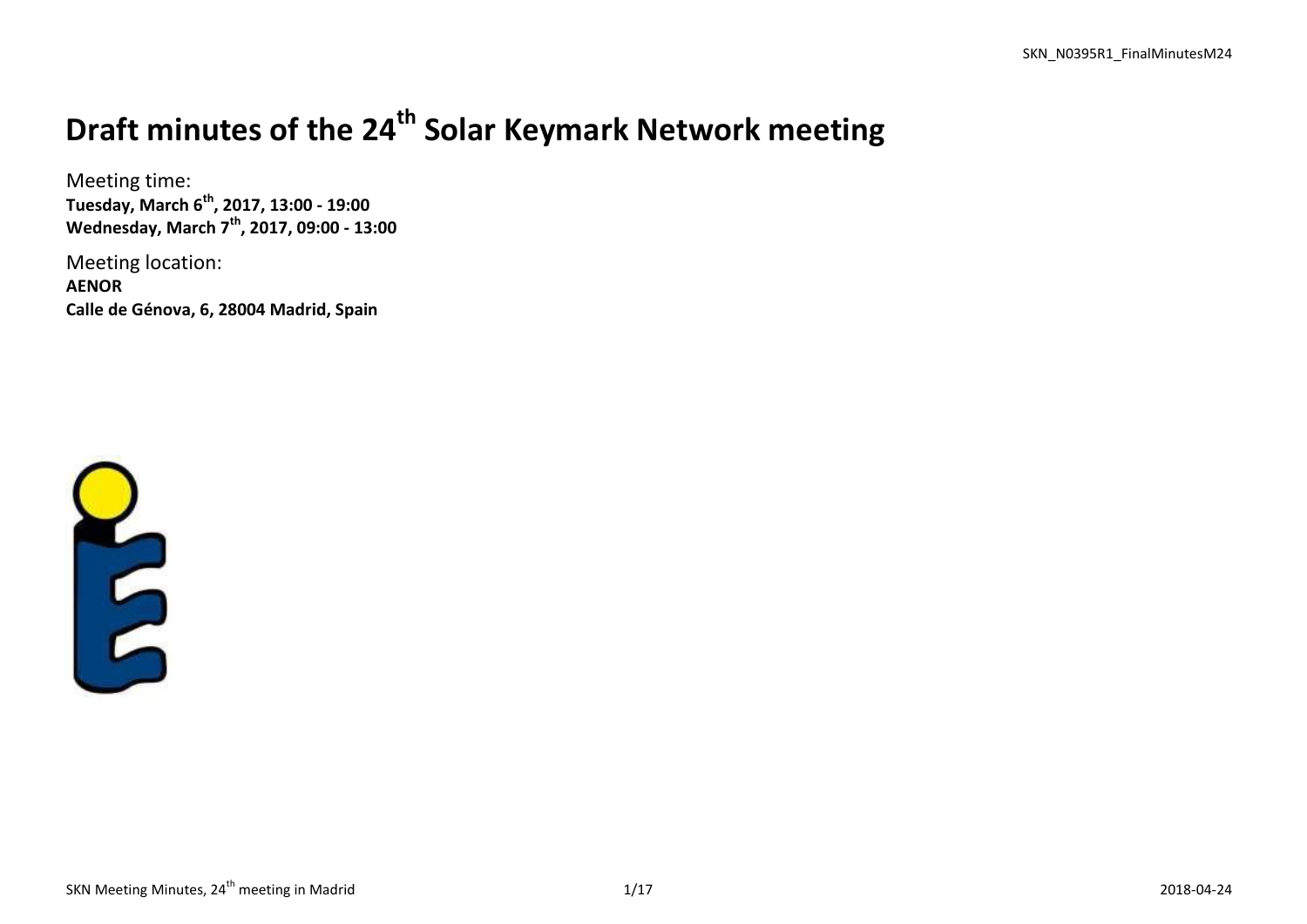## **Opening of the meeting / AB**

- 1. Welcome everybody to the 24th SKN Meeting.
- 2. First SKN meeting with Andreas Bohren as a Chairman.
- 3. Thanks to AENOR for hosting and preparing the meeting. Thank you Maria del Val Varas Garcia for your support in everything!
- 4. Thanks to Jan Erik Nielsen for professional preparation of the meeting.
- 5. Short welcome note from AENOR
- 6. Information about Dinner from AENOR
- 7. Explanation of the role of the SKN: The main task of the SKN is to agree on uniform procedures between the different actors (accredited solar thermal test labs, certifiers, inspectors and manufacturers) working according to the Solar Keymark scheme rules as well as the further development of Solar Keymark certification in particular and certification of solar thermal products in general.
- 1 8. Working rules for the Solar Keymark Network 06 April 2017 (Document SKN\_N0102.R13)
- 9. Reminder: **Resolution and Decision**
- **Resolutions** are decisions to be implemented in the Solar Keymark specific scheme rules (document SKN\_N0106) and the SKN Internal Regulations (document SKN\_N0102).
- Modified Scheme Rules must be approved by the Keymark Management Organisation KMO (DINCERTCO). This may take 2-3 weeks.
- Modifications on the Internal Regulations need no external approval and enter into force upon approval of the resolution by the SKN.
- **Decisions** concern any other decisions of the SKN (e.g. Formation of a WG, financial issues, elections, etc.). Decisions are included in the latest version of the Solar Keymark decision list (document SKN\_N0100) and enter into force upon approval of the decision by the SKN.
- 10. Reminder: The SKN decided to hold a physical meeting in Spring and a web meeting in Autumn
- 11. Reminder: The SKN decided to have all voting using a web based tool.
- 12. First invitation for the meeting was sent out 31/1 2018. Final agenda was send out 20/2, which is more than the required 2 weeks before the meeting starts.
- 13. The agenda for today is the document [SKN\\_N0378R3\\_Agenda24-Madrid](http://www.estif.org/solarkeymark/Links/Internal_links/network/sknwebdoclist/SKN_N0378R3_Agenda24-Madrid.docx)

# **INTRODUCTION OF PARTICIPANTS**

- 1. The participants introduce themselves very shortly, including organization and peer group.
- Every member is member of a peer group:
- Certification bodies
- Testing laboratories and inspection bodies
- 2 Industrial representatives.
- 2. The attendance list will be attached to the minutes.
- 3. Web attendees are asked to send an email with name / organization / peer group to JEN.
- The participants list including the web attendees is attached to the minutes **Document**: [SKN\\_N0396R0\\_AttendanceList](http://www.estif.org/solarkeymark/Links/Internal_links/network/sknwebdoclist/SKN_N0396R0_AttendanceList.pdf)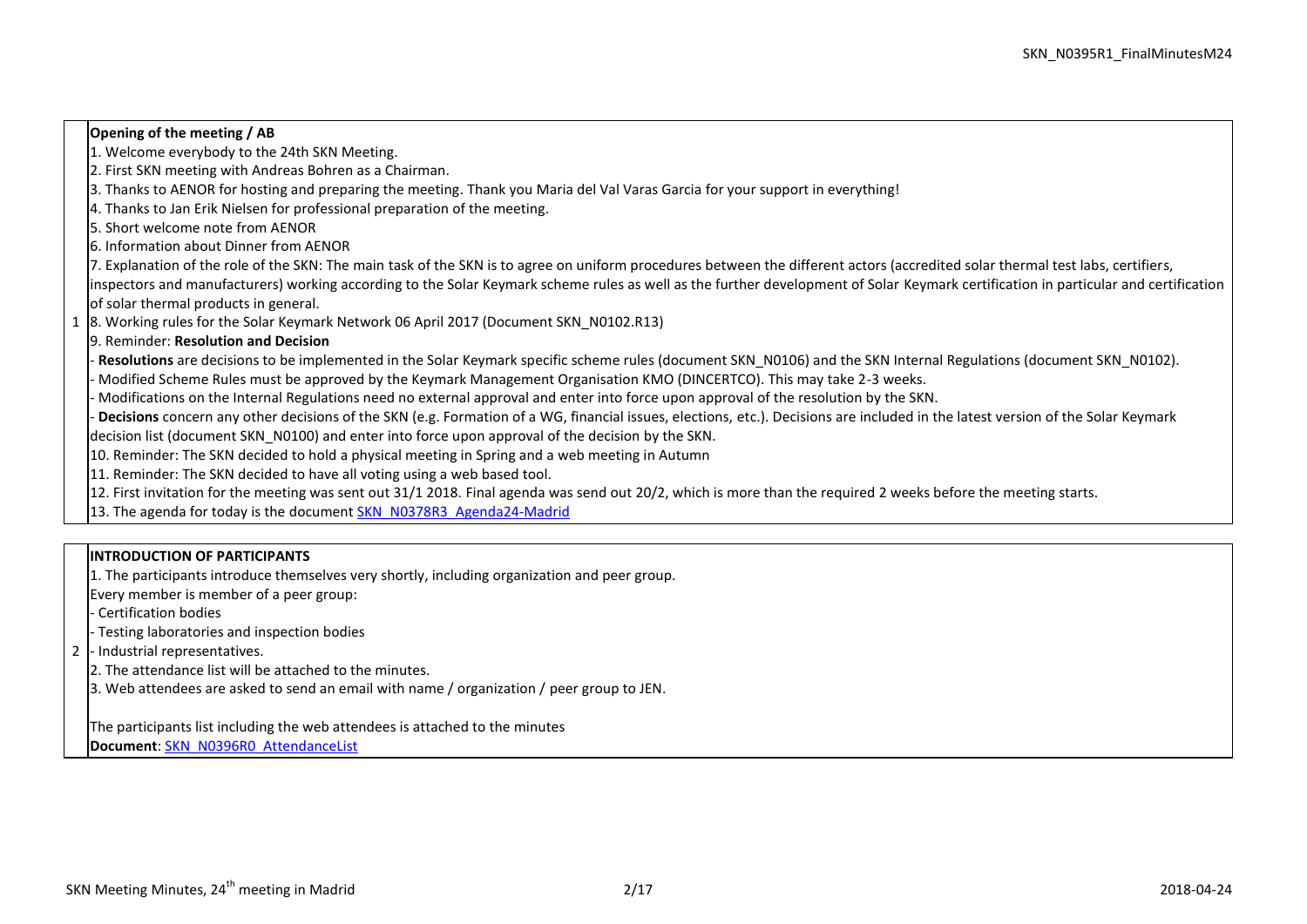# **PRECONDITIONS FOR VOTING**

- 1. First requirement for valid voting is that 50% of obligatory members are present.
- We count 25 listed Test Laboratories. Present are 17
- We count 12 Certification Bodies. Present are 8
- Chairman / Manager and Secretary are present but are not voting in their role
- 3 -> This requirement is fulfilled

2. Second requirement for valid voting is at least 3 industry members present.

We count 9 persons representing industry and national associations.

-> This is fulfilled

-> The voting preconditions are fulfilled and the SKN is declared being capable of taking decisions and resolutions.

# **VOTING RULES**

- 1. Additional requirement for DECISIONS: 50% of Majority and Majority of peer groups
- 2. Additional requirement for Changing the Internal Regulations RESOLUTION: 2/3 majority and unanimous decision of peer groups
- 4 3. Additional requirement for Changing the "Solar Keymark Scheme Rules" (RESOLUTION): 2/3 majority.
	- $\vert$ 4. 2/3 of the industrial representatives can postpone a decision to the next meeting
	- 5. 2/3 majorities within a peer group can veto any decision.

Abstentions are not counted as vote to define the 2/3 majority (calculation is based on yes and no votes only).

# **Approval of the agenda / Test of voting tool**

-> The agenda was approved with a minor change in timing.

5  $\sim$  The approval of the agenda was used as test run for the voting tool. Pedro Dias explained the registration and the voting procedure and opened a first vote for the approval of the agenda and as training session for the voters not counted as decision.

*Voting result:* 31 (100 %) positive votes, 0 (0 %) negative votes, 0 (0 %) abstentions of total 31 votes

(Voting received from 17 Test labs, 7 Certification bodies and 7 representatives of industry)

# **Final approval of the minutes of the 23rd SKN meeting**

6 No comments/objections were received within 30 days after the distribution of the minutes of the 23<sup>rd</sup> SKNM (Cvprus), meaning that they are considered as approved unanimously.

They are published as final minutes

**Document:** [SKN\\_N0358R1\\_FinalMinutesM23.pdf](http://www.estif.org/solarkeymark/Links/Internal_links/network/sknwebdoclist/SKN_N0358R1_FinalMinutesM23.pdf) 

# **Review of Decision list**

7 Report from JEN: No open items were identified where action is required.

**Document**[: N0100R21\\_DecisionList](http://www.estif.org/solarkeymark/Links/Internal_links/network/sknwebdoclist/SKN_N0100R21_DecisionList.pdf) pdf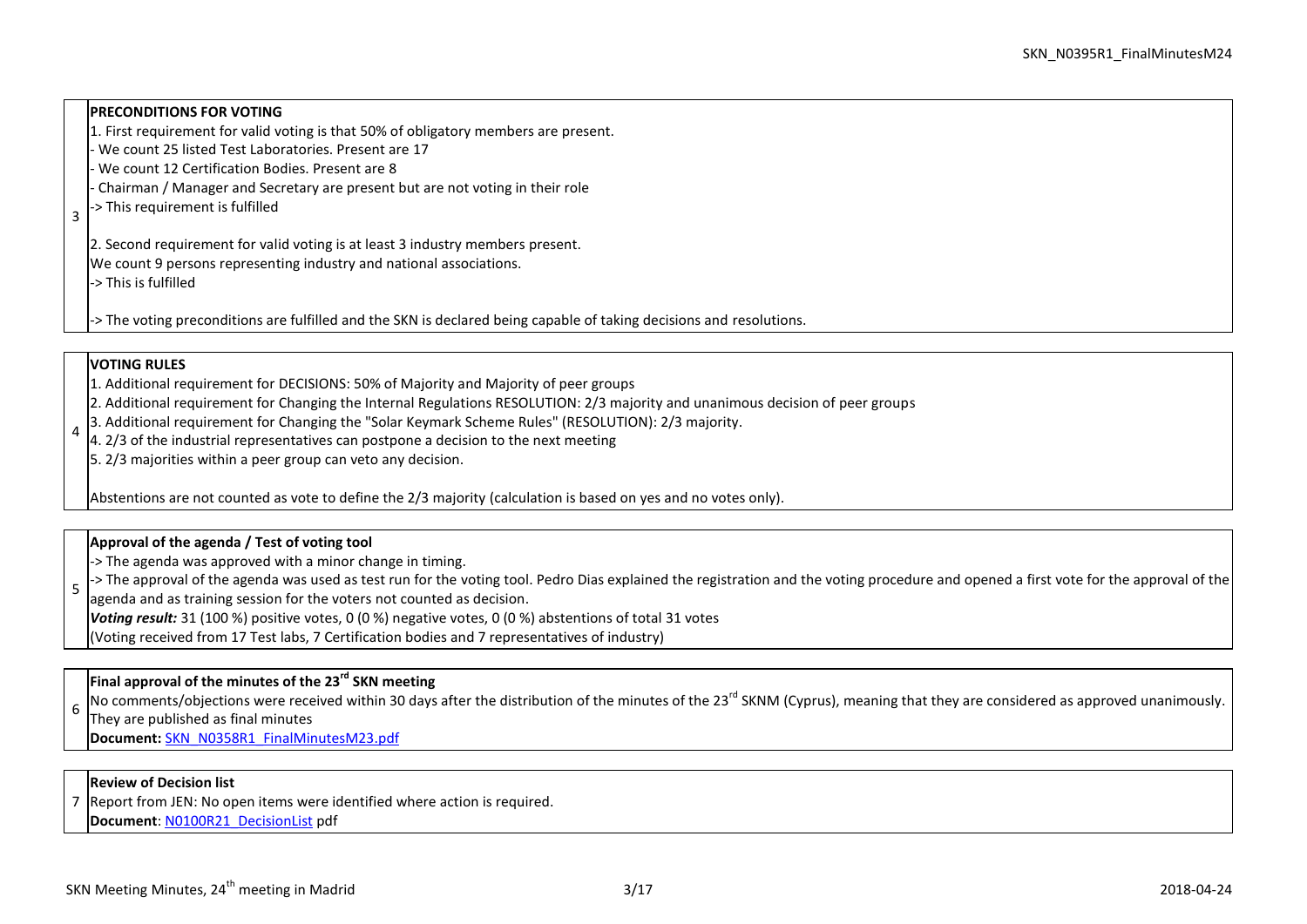**Dates and places of next meeting(s)**

- $25<sup>th</sup>$  meeting: 2018 October 23<sup>rd</sup>, 09:00 12:00 hrs and October 24<sup>th</sup>, 09:00 12:00 hrs. Web meeting.
- 26th meeting: 2019 March 5th 13:00 to March 6th 14:00 at RISE, Gothenburg Stockholm, Sweden. **Please note that the meeting location has been changed to Stockholm**
- $27<sup>th</sup>$  meeting: 2019 October 22<sup>nd</sup>, 09:00 12:00 and October 23<sup>rd</sup>, 09:00 12:00. Web Meeting
- $28<sup>th</sup>$  meeting: 2020 March  $10<sup>th</sup>$  13:00 to March  $11<sup>th</sup>$  14:00. Athens, Greece (to be confirmed)

8 Please make a reservation in your calendars!

Proposal for an "eternal" calendar, meaning that for the next years, the dates for the meetings are fixed according to the following general rule:

- Week 11 Tuesday 1300-1800 and Wednesday 0900-1300 Physical

- Week 43 Tuesday 0900-1200 and Wednesday 0900-1200 Web

Please think about this rule which will be brought to the SKN for a decision on the next Meeting.

# **Revision of Solar Keymark Network Internal Regulations (Related with M22.R1 & M22.D2)**

A revised version of the SKN Internal regulations was presented to the SKN, including the new structure of meetings and voting procedures. Furthermore the document was revised with respect to the following points (amongst others): Description of the duties of the Manager, Chairman and Secretary / Voting rights / Obligation to attend the SKN Meeting / Voting procedures / Decisions by circular / Financing of WG Leaders, and more.

A discussion took place about the obligation to physically attend the meetings and about the proposed absence fee. For small TL/CB the financial load can be high compared to the income generated by being member of the SKN. A compromise was found by introducing one "Joker" absence in 10 years which is possible without any further consequences and liustifications.

The following resolution was taken

9 **Resolution M24.R1:** *The revised Solar Keymark Internal regulations SKN\_N0102R16 are adopted by the SKN.*

**Voting result:** 20 positive votes, 4 negative votes, 7 abstentions of total 31 votes. Not counting abstentions results in a 83% to 17% acceptance of the resolution.

**After the voting it was found that the Veto regulations are not clear enough. An additional discussions took place and the following resolution was taken** 

Resolution M24.R2: The sentence in the draft SKN N0102R16 "A 2/3 majority of any of the peer groups can veto a decision." is replaced by "A 2/3 majority of the votes of a peer *group can veto a decision. Abstentions are not counted"*

**Voting result:** 20 positive votes, 4 negative votes, 7 abstentions of total 31 votes.

**Document:** (draft originally submitted to the SKN): [SKN\\_N0102R15\\_IntRegulationDraft](http://www.estif.org/solarkeymark/Links/Internal_links/network/sknwebdoclist/SKN_N0102R15_IntRegulationDraft.docx)

**Document:** (approved document): [SKN\\_N0102R17\\_InternalRegulations](http://www.estif.org/solarkeymark/Links/Internal_links/network/sknwebdoclist/SKN_N0102R17_InternalRegulations.docx) (new)

# **Hydraulic Designation Code (Related with M19.D1 and Item 33 of 23rd meeting)**

**Discussion:** Andreas Bohren prepared and presented shortly the document "SKN\_N0380R0\_FlowSchemeReport" and the following resolution was taken:

10 *the data sheet. The above mentioned document will be listed as Annex to the SK scheme rules.* **Resolution M24.R3:** *The Hydraulic Designation Code as defined in the document "Definition and Guideline for a Hydraulic Designation Code HDC: {F}-{O}-{CL}-{A:Ø,L}-{C:Ø,L}-{D} for Solar Thermal Collectors" dated 31.12.2017 is included in the Solar Keymark Datasheets for collectors as a mandatory supplementary information, starting from the next revision of* 

**Voting result:** 22 positive votes, 0 negative votes, 8 abstentions of total 30 votes. Not counting abstentions results in a 100% to 0% acceptance of the resolution.

**Follow up action required:** Add Annex M to the SK Scheme Rules **Document:** (approved document): [SKN\\_N0380R0\\_FlowSchemeReport](http://www.estif.org/solarkeymark/Links/Internal_links/network/sknwebdoclist/SKN_N0380R0_FlowSchemeReport.docx)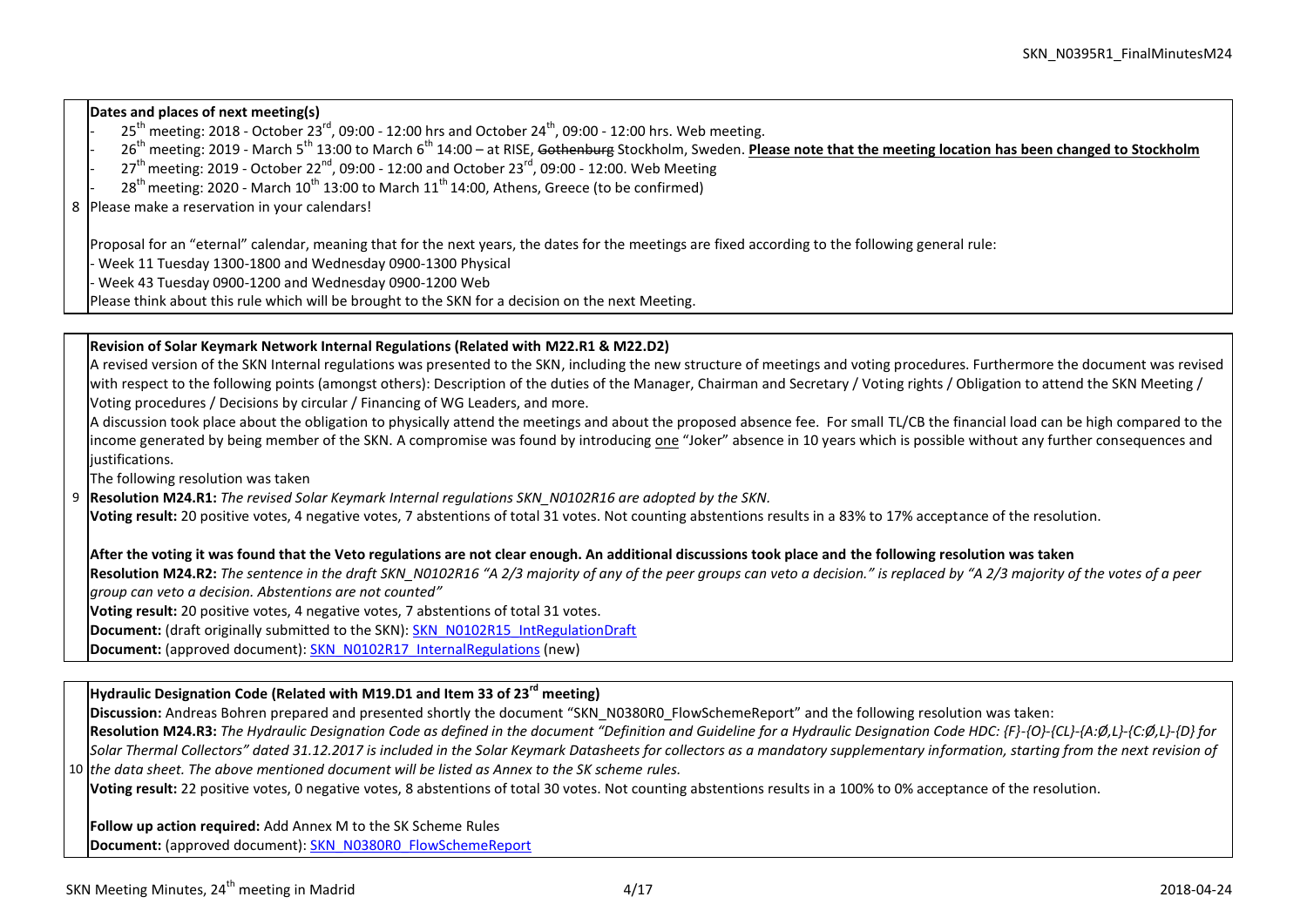**Proposal for decision: Funding of Chair of System data sheet WG Maria Carvalho Joao with 500 € (Related with M22.D10)**

11 **Discussion:** According to the internal regulations, chairing a WG can be awarded with 500€ when the work is done. Approval by SKN required.

**Decision M24.D1:** *Maria Joao Carvalho is awarded with 500€ for chairing the WG preparing the Resolution M22.R7 .* 

**Voting result:** 25 positive votes, 1 negative votes, 3 abstentions of total 29 votes. Not counting abstentions results in a 96% to 4% acceptance of the decision.

# **Proposal for decision: SCF steering group for SCF project applications (9th call) (Related with M23.D10)**

*Funding of proposals from the 9th SCF call. The proposals recommend by the Solar Certification Fund Steering Group for funding as described in document SKN\_N0381R1 are accepted and the corresponding activities will be funded*.

12 **Discussion:** Harald Drück presented the results of the discussions in the SCF Steering committee on the submitted project proposals of the 9<sup>th</sup> SCF call (SKN\_N0381R1). There were no further discussion and the following decision is taken: **Decision M24.D2:** *Funding of proposals from the 9th SCF call: The proposals recommend by the Solar Certification Fund Steering Group for funding as described in document SKN\_N0381R1 are accepted and the corresponding activities will be funded*.

**Voting result:** 24 positive votes, 0 negative votes, 5 abstentions of total 29 votes. Not counting abstentions results in a 100% to 0% acceptance of the decision.

**Document:** [SKN\\_N0381R1-SCF9-Recommendations.docx](http://www.estif.org/solarkeymark/Links/Internal_links/network/sknwebdoclist/SKN_N0381R1-SCF9-Recommendations.docx)

## **Proposal for decision concerning the SKN Manager activities from 2019**

The SKN Chairman proposes and recommends Dr. V. Drosou to be elected as next Solar Keymark Manager (CV was submitted, see documents).

Dr Drosou introduces herself shortly and the following decision was taken.

13 Note for clarification: Vassiliki Drosou is applying as private person and not as a member of an organisation.

**Decision M24.D3:** *The SKN elects Dr. Vassiliki Drosou as next Solar Keymark Network Manager.* 

**Voting result:** 32 positive votes, 0 negative votes, 2 abstentions of total 34 votes. Not counting abstentions results in a 100% to 0% acceptance of the decision. Congratulation! **Documents:** [SKN\\_N0386R0\\_DrosouCV](http://www.estif.org/solarkeymark/Links/Internal_links/network/sknwebdoclist/SKN_N0386R0_DrosouCV.pdf)

# **Proposal for the Revision of the Solar Keymark Scheme Rules (SKN-SR)**

The "Experience Exchange Circle of the German speaking Test Laboratories for Solar Thermal Systems and Components" (EK-TSuB – Prüflaboratorien) has submitted the Proposal for a decision related to a revision of the CEN KEYMARK Scheme Rules for Solar Thermal Products: The German Experience exchange circle sees the need for a revision of the CEN KEYMARK Scheme Rules for Solar Thermal Products especially with respect to the new revision of EN ISO 9806:2017. The SKN-secretary and the SK-manager should lead this work.

**Discussion:** Stephan Mehnert presented some points indicating that the SKN-SR urgently need a revision. No objections on this from the SKN. Instead of taking a decision or resolution, the Chairman Andreas Bohren offered to revise the SKN-SR together with the new SKN Manager Vassiliki Drosou to present for approval by resolution on the next SKNM.

14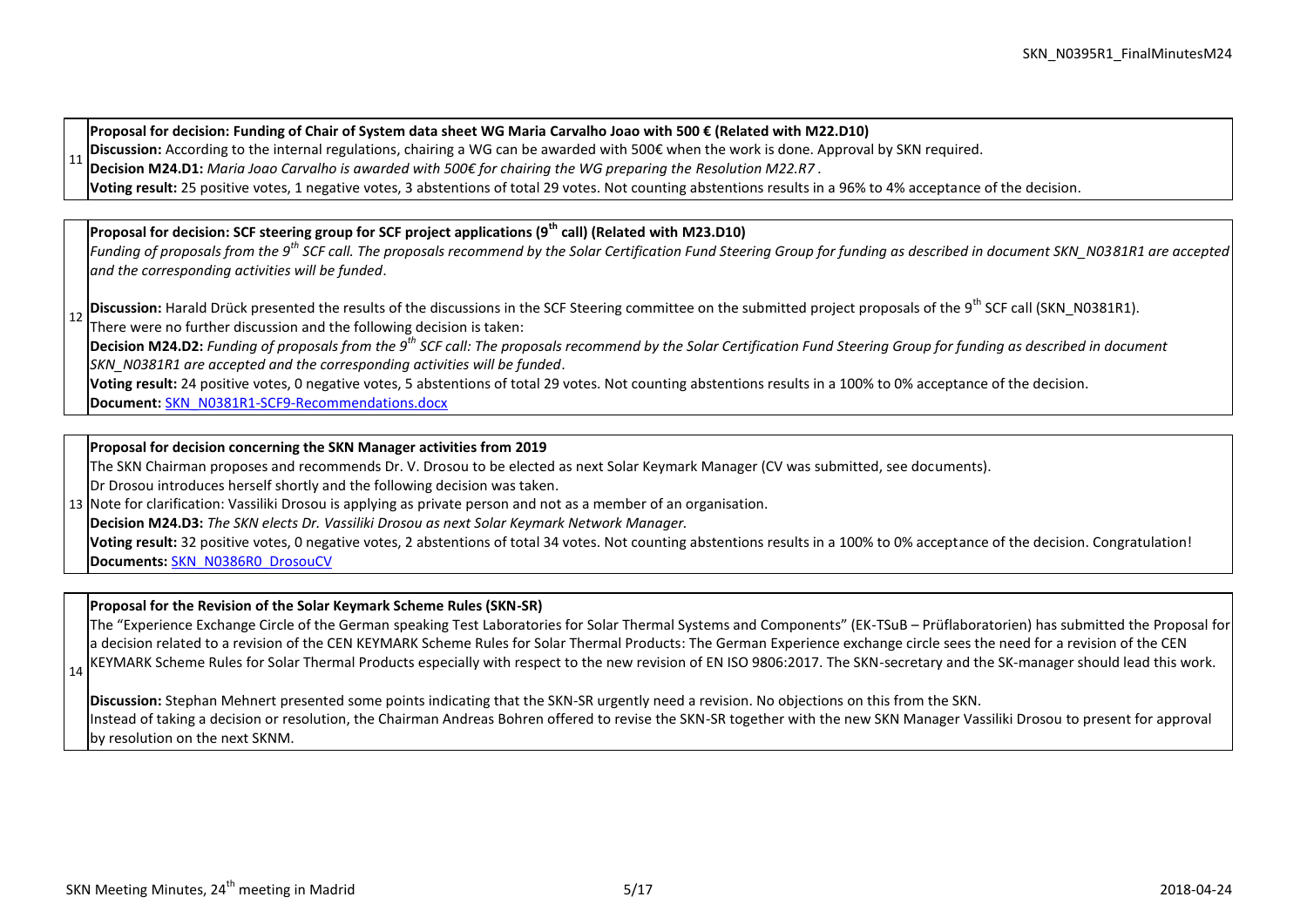#### **Proposals for resolution: Remote Factory inspection (Related with M21.D12)**

The "Experience Exchange Circle of the German speaking Test Laboratories for Solar Thermal Systems and Components" (EK-TSuB – Prüflaboratorien) submitted the following proposal for a resolution:

# *Proposal for resolution at the next SKN meeting related to Remote Factory Inspection.*

*Remote factory inspection is one possible method to perform the obligations according to SKN-Scheme Rules. The first choice is always the physically presence of the inspector. Two remote inspections in a row are not allowed. The past inspection has to be performed without major non-conformities. The final applicability of the remote method is under responsibility of the certification body and shall be confirmed. The initial inspection is excluded from the remote inspection method. Contact Person: Ulrich Fritzsche*

## **Discussion:**

15 submitted proposal for resolution. -> As decided (M21.D12) Uli Fritzsche made two Remote Factory inspections (RFIs) since the last SKNM. The Videos can't be shown for confidentiality reasons. Uli Fritzsche reported that according to his experience such RFI can be done without losing quality and seriousness of the inspection. It is however important to setup clear guidelines as proposed in the

-> Henry Rosik expressed his concerns about such RFIs as inspection is not limited to simple visual impressions that can be transported by video.

After intense and open discussions the resolution was approved by the SKN

**Voting result:** 16 positive votes, 5 negative votes, 8 abstentions of total 29 votes. Not counting abstentions results in a 76% to 24% acceptance of the decision.

After consultation of the voting results it was found that the regulation on "Veto a decision" was not sufficiently clear. Depending on the interpretation of the sentence "*A 2/3 majority of any of the peer groups can veto a decision." the CB Peer group would probably veto this decision.* After clarification and updating of the internal regulation the CB Peer group was asked again to vote on the RFI. The other peer groups did not vote.

**Voting result / Decision:** The CB Peer group decided with 5 "No" / 2 "Yes" / 1 "Abstain" to veto the resolution. It is therefore decided:

**Decision M24.D4** *The proposed resolution concerning Remote Factory Inspections was rejected by the SKN following a veto of the CB Peer group.*

After this decision a short discussion was launched about how to deal with Vetoes: It was agreed that the peer group who vetoed a decision should present their reasons so that there is a chance to improve vetoed proposals so that they can be submitted to the SKN again - if deemed reasonable.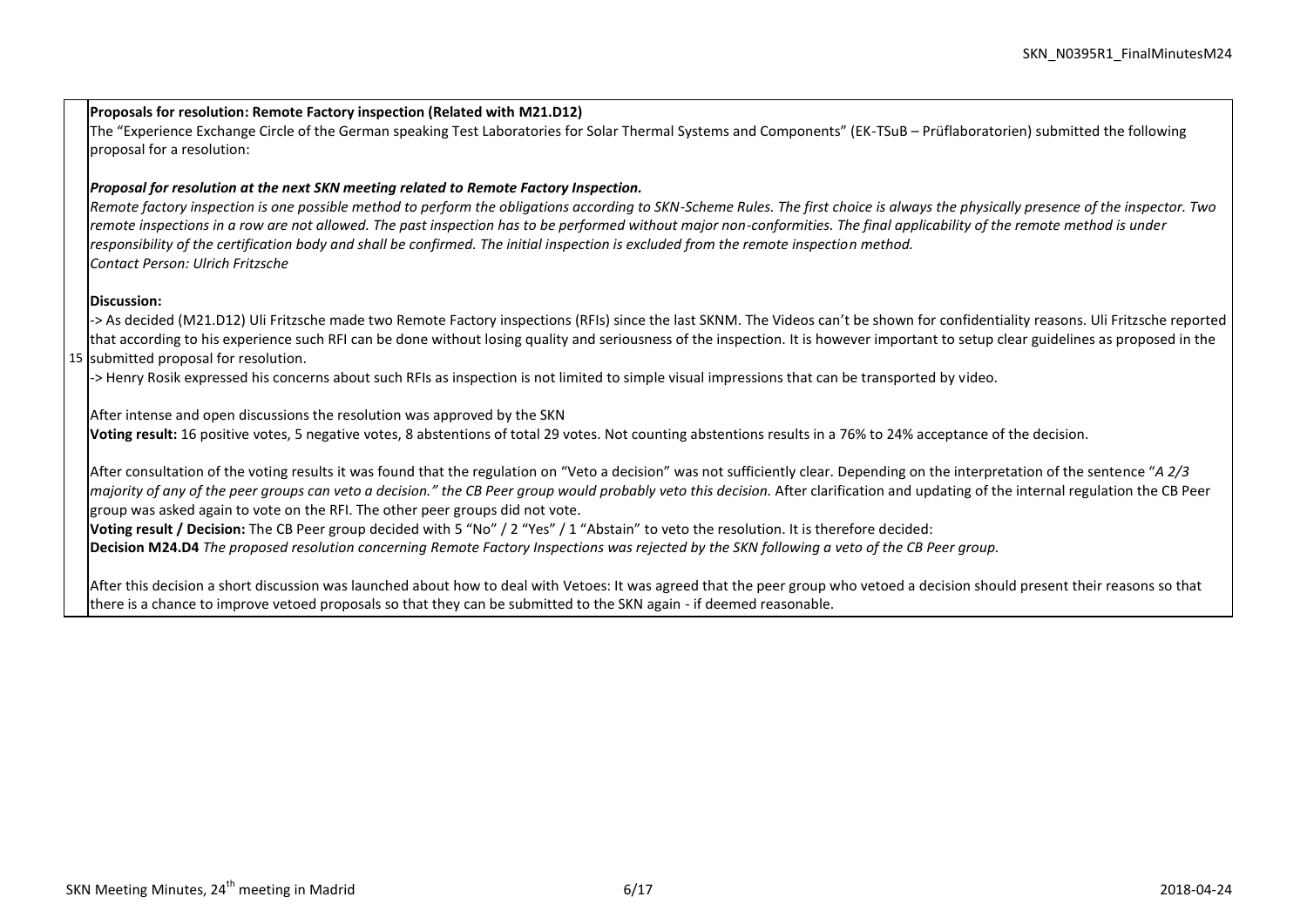**Proposal for resolution:** "**Interpretation and correction file for ISO 9806" (Submitted by Andreas Bohren)** *When testing solar thermal collectors for Solar Keymark the Interpretation and correction file for ISO 9806:2017 managed by the CEN/TC 312/WG1 Convenor shall be considered. The document is available from the SKN webpage\* an[d https://drive.switch.ch/index.php/s/5lKUIxuhWg4NC9n.](https://drive.switch.ch/index.php/s/5lKUIxuhWg4NC9n)*  After the publication of the ISO 9806 some errors or clauses requiring clarification were identified. It was therefore proposed to introduce a public "interpretation and correction file for ISO 9806" that shall be considered for the Solar Keymark until the next revision of the ISO 9806 is initiated. **Discussion:**

- -> The same problem was already identified EN 12976 (other standards may follow)
- -> There are concerns about having a CEN/TC WG convenor who can "modify" the way standards have to be applied without further control.
- 16 -> It was mentioned that it would also be a possibility to amend/correct published standards according to CEN/ISO procedures. As I can be assumed that we will find other errors, it is considered to be too early to initiate this step.
	- -> It was clear that all such errors must be considered in the next revision of the standards.

The proposal for resolution was modified accordingly and the following Resolution was taken:

*Resolution M24.R4: When testing solar thermal products for Solar Keymark the Interpretation and correction files published on the SKN webpage managed by the CEN/TC 312/WG Convenors shall be considered. The correction files are included as annexes to the SKN scheme rules. The version of the correction file shall be mentioned in the test reports.*

(Chairman Remark: Modification of the correction files require approval by the SKN as they are Annexes to the SK-SR)

**Voting result:** 25 positive votes, 0 negative votes, 4 abstentions of total 29 votes. Not counting abstentions results in a 100% to 0% acceptance of the resolution.

# **Follow up action required:**

-> CEN TC/312/WG Convenors to submit correction files to the SK Manager for voting asap

-> **Add Annex N1** (Collectors, EN12975 and ISO9806), **Annex N2** (Factory made systems, EN 12976), **Annex N3** (Custom Built systems (EN 12977)

**Documents:** [SKN\\_N0383R0\\_Interpretation ISO9806](http://www.estif.org/solarkeymark/Links/Internal_links/network/sknwebdoclist/SKN_N0383R0_Interpretation%20ISO9806.docx) and [SKN\\_N0106\\_AnnexC\\_R0\\_Annex N1\\_CollectorsCorrectionFile.doc](http://www.estif.org/solarkeymark/Links/Internal_links/network/sknwebdoclist/SKN_N0106_AnnexC_R0_Annex%20N1_CollectorsCorrectionFile.doc)

# **New Equivalent absorber coatings**

17 Since the last SKN one coating was submitted for registration. The coating was accepted (N0382) and included in the list of coatings N0137. **Documents:** [SKN\\_N0137R13\\_EqAbs,](http://www.estif.org/solarkeymark/Links/Internal_links/network/sknwebdoclist/SKN_N0137R13_EqAbs.pdf) [SKN\\_N0382R0\\_D1\\_CorrespNewEquivalentCoatingTiNOXrobustAL.msg](http://www.estif.org/solarkeymark/Links/Internal_links/network/sknwebdoclist/SKN_N0382R0_D1_CorrespNewEquivalentCoatingTiNOXrobustAL.msg)

# <sup>18</sup> **New Equivalent glazing?**

**Discussion:** No proposals for new equivalent glazing were received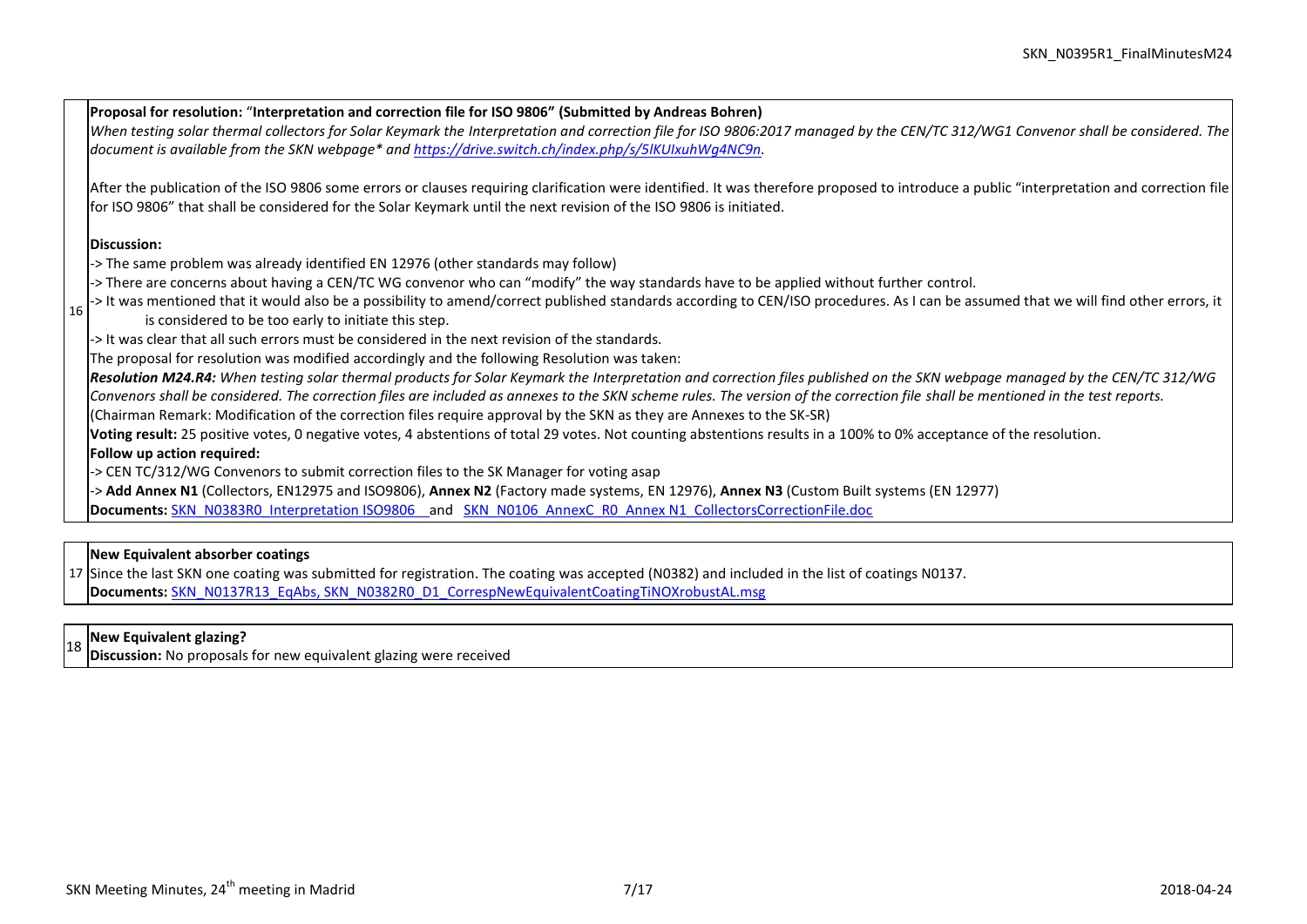19 **Report on Update on 10 % Rules WG, H. Drück & S. Fischer (Related with M21.D1)** Report from WG that was established to revise the 10% Rule of section 6.3. A SCF project on the subject is on-going. WG members: Jan Erik Nielsen, Harald Drück (Chair), Katharina Vehring, Stephan Fischer, Harald Poscharnig, Christian Stadler, Sophie Bocquillon, Pedro Dias, Korbinian Kramer. Stephan Fischer presented a draft procedure consisting of several escalating steps of assessments, measures and measurements in case where measured values of collector tests are in doubt. **Discussion:** -> The presentation held by Stepahn Fischer is not yet distributed to the SKN. -> To illustrate the procedure a modified version of this presentation incl. graphics will be prepared (expected end of April 2018) -> This presentation will be distributed to the whole SKN with a request for inputs within one months after receipt. (Expected end of May 2018) -> Stephan Fischer will then prepare a proposal for resolution for the next SKN Meeting (October 2018). --- -> Concerns were expresses related with the uncertainty induced by the measurements of the incidence angle modifier by different laboratories. -> These concerns should be taken into account for the elaboration of the new rules and should be formulated again to be submitted to Stephan after having received the revised presentation. **Document:** Will be distributed end of April **Presentation** given at the meeting: **[SKN\\_N0406R0\\_SF\\_Special\\_Test\\_report.ppt](http://www.estif.org/solarkeymark/Links/Internal_links/network/sknwebdoclist/SKN_N0406R0_SF_Special_Test_report.ppt)** 

#### **Proposal for decision concerning Revision of data sheets when test lab (or CB) is not active with SK anymore / CB-WG, S. Scholz**

What happens if a test lab is not activ anymore but modifications of the datasheest, factory inspctions, OEM/OBLs, etc. are required?

**Discussion:** Sören Scholz presented the results of the discussions in the CB-WG. After a short discussion the following decision was taken:

 $20$ **Decision M24.D5**: *In fact, it may happen that laboratories that carried out the initial tests a few years ago are now no longer active in the Solar Keymark and/or in solar thermal in general. It may also happen that following formal changes to the certificate that do not require new tests, such as change of company name, modification of the product code,* 

*commercial extension (new OBL / OEM), it is necessary to issue a new revision of the datasheet, but it is no longer possible have on it the signature of the laboratory that had carried out the initial tests. In cases like this, the testing laboratory will proceed by inserting its signature on the datasheet also inserting an explanatory note that the "xxxx" laboratory is no longer available. The CB is responsible for the certification and needs finally to approve the new data sheet. The new testing laboratory needs to have the set of technical documents for changing the data sheet.*

**Voting result:** 23 positive votes, 1 negative votes, 4 abstentions of total 28 votes. Not counting abstentions results in a 96% to 4% acceptance of the decision.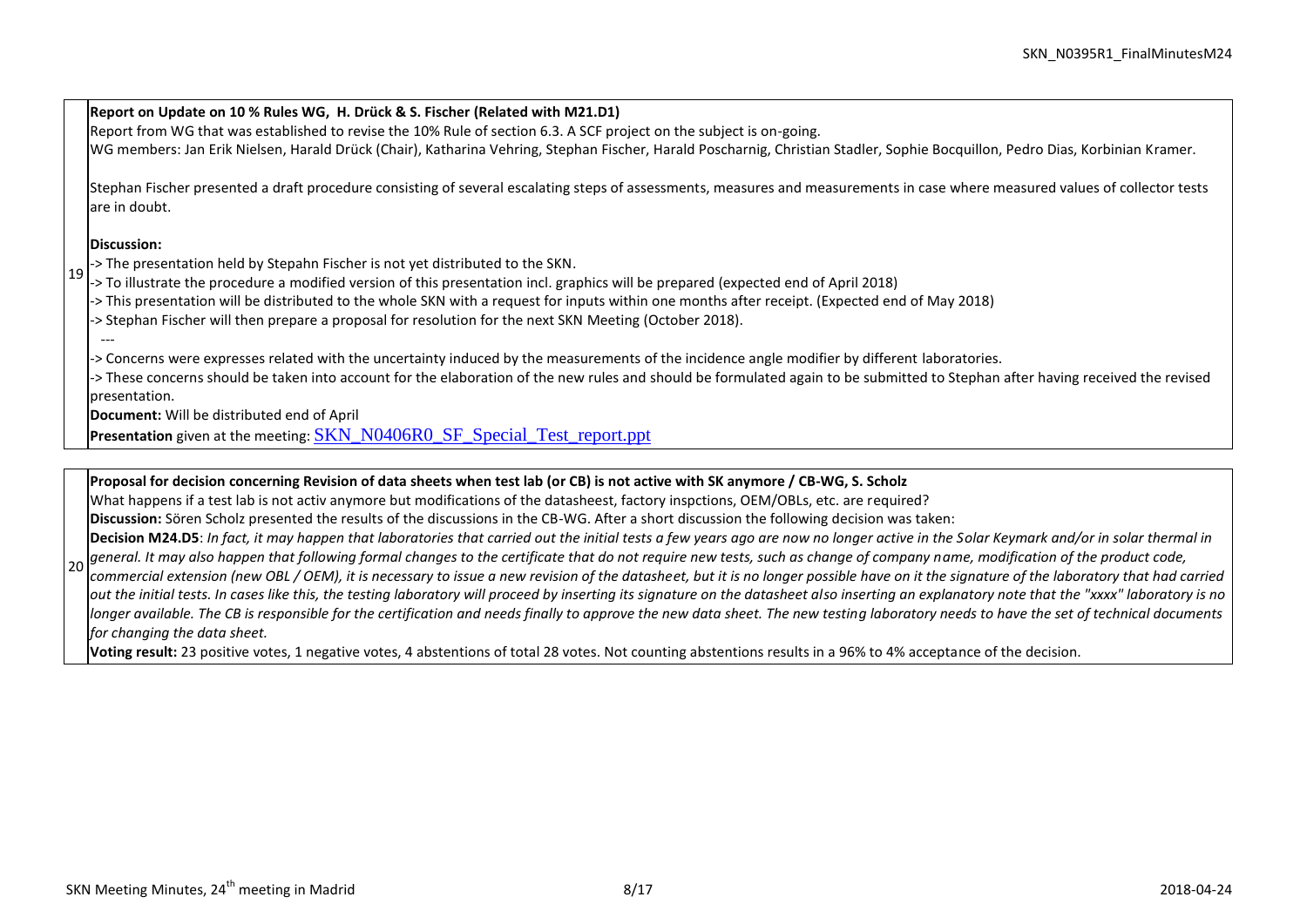21 After a short discussion the following decision was taken **Proposal for decision: Those test labs marked with "DELETE" in the column "24 Madrid" in document <SKN\_N0379R0\_AttendanceOverview> will be deleted from all our lists. If there are certificates, the manufacturers are informed accordingly. The CBs having these TL under contract shall take action.** There are several inactive members (Testlabs and CBs), who are not attending the meetings as required. Attached a list based on the participation list of the last meetings. With a remark on what is required for the Madrid meeting. Sören Scholz submitted the following recommendations on behalf of the CB-WG - Perhaps one participant via web and the other one physically is possible. - No fee for first absence (only warning e-mail) but from the second one. - How can we take into account the real activity at SKN of small obligatory members who are not able to attend the meeting for financial reasons (e.g. being chair of working groups or take over some workload)? **Discussion:** *Decision M24.D6: The following test laboratories are deleted from the SKN lists (i.e. webpage, mailing list, etc.) as they are not active in the SKN. -> Eurofins - Modulo Uno S.p.A. -> Exova Mississauga – Products -> SDQI (CN) -> ANTL (AU)*  **Voting result:** 30 positive votes, 0 negative votes, 0 abstentions of total 30 votes. Not counting abstentions results in a 100% to 0% acceptance of the decision. **Follow up action required:** The CBs are asked to take appropriate action in case there is a valid contract (or valid certificates) with one of these test labs. SKN manager will give notice to the Network when the above test labs are deleted from web page. There were some errors in the attendance overvie[w SKN\\_N0379R0\\_AttendanceOverview](http://www.estif.org/solarkeymark/Links/Internal_links/network/sknwebdoclist/SKN_N0379R0_AttendanceOverview.docx) which was distributed in advance of the meeting (Stamatis Babalis from Demokritos attended the 23<sup>rd</sup> meeting in Cyprus). The list has been updated and corrected after the meeting and is available as R1 version:

**Documents:** [SKN\\_N0379R1\\_AttendanceOverview](http://www.estif.org/solarkeymark/Links/Internal_links/network/sknwebdoclist/SKN_N0379R1_AttendanceOverview.xlsx)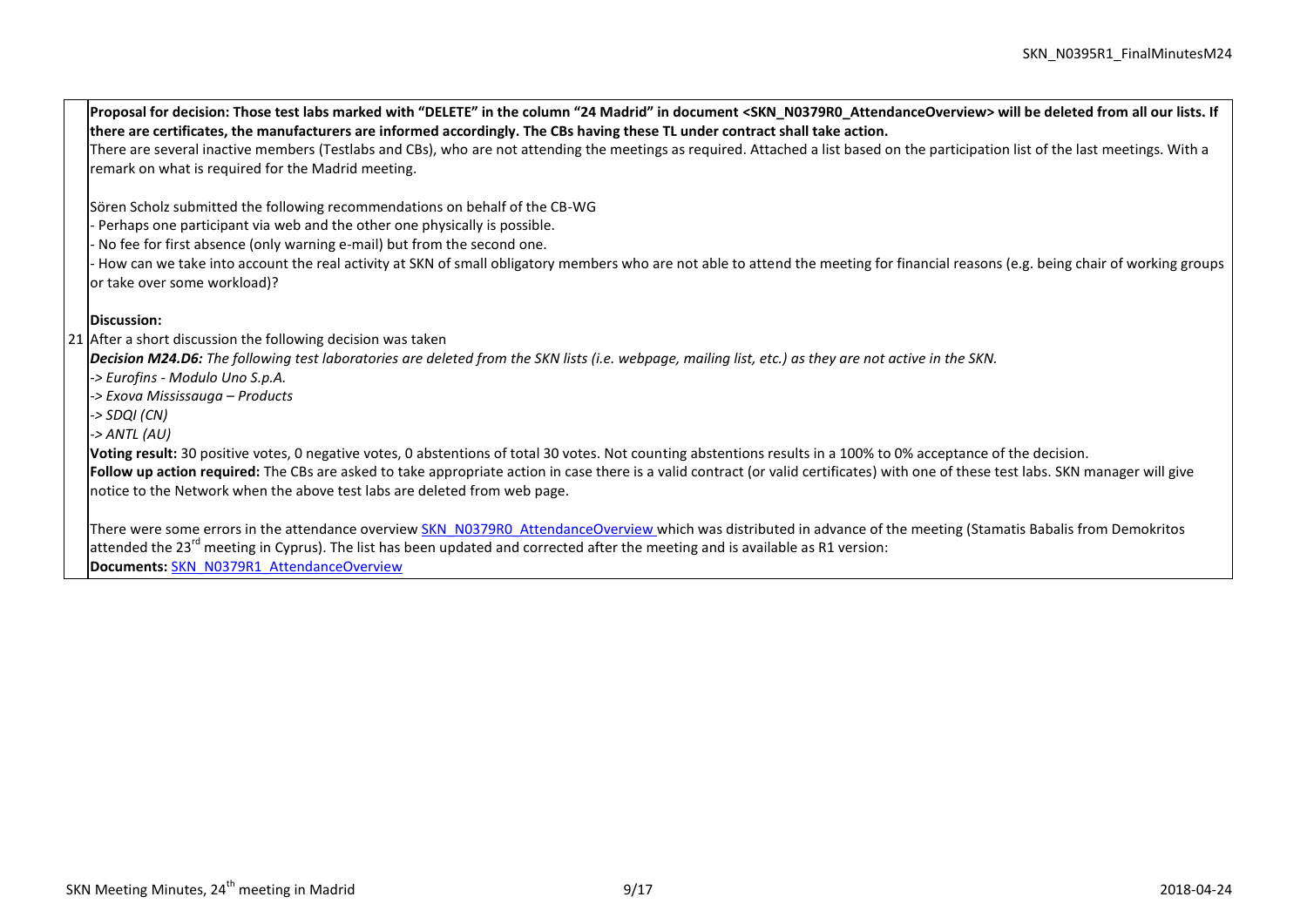$22$ **Report from "Thermodynamic WG" / S. Scholz** Background: J R Hernández from AENOR reported some time ago about the topic of the so-called thermodynamic solar collectors by means of document SKN\_N0351R0. The topic was discussed and Harald Drück proposed to make a resolution clarifying that so-called "thermodynamic collectors" are considered as solar collectors within the scope of EN 12975 and ISO 9806. As there were substantial objections especially from the industry member representatives a decision on this topic was postponed by applying the following rule of chapter 4.3 (rules for final decisions) of the SKN internal regulations (document SKN\_N0102): It was agreed to establish a working group to clarify the aspect of the so-called "thermodynamic collector" and to present a proposal for a decision at the next SKN meeting The "Thermodynamic WG" is consisting of the following persons: Sören Scholz (Chair), Stephan Fischer, Harald Poscharnig, Pedro Dias, Sophie Bocquillon, Maria del Val Varas Garcia, Harald Drück **Discussion:** -> Several members expressed their concern concerning the SK certification of so-called thermodynamic collectors. This does not basically concerning the technology itself, but the use of the Solar Keymark in advertising and getting subsidies. -> Several members consider the use of the Solar Keymark for such systems as a misuse of the mark that should be prosecuted by the CBs. After intense discussions the following two decision were taken: **Decision M24.D7** *So-called "thermodynamic solar collectors" in the context of this decision are solar absorbers used in combination with solar thermal systems where the solar collector loop is operated as part of a heat pump loop. This kind of product is in the scope of EN 12975-1 and EN ISO 9806. Hence it can be tested and Solar Keymark certified as a solar thermal collector.* **Voting result:** 12 positive votes, 10 negative votes, 13 abstentions of total 35 votes. Not counting abstentions results in a 55% to 45% acceptance of the decision. and **Decision M24.D8** *A WG on so-called 'thermodynamic' collectors and systems is established with the clear mandate: A.) Define so-called "Thermodynamic" systems and collectors. B.) Make a proposal for a resolution to amend the SK Scheme Rules on how to deal with these so-called "Thermodynamic" systems and collectors as defined in 1.) C.) How to do technical testing / inspection / performance rating. Recommendation for subsidisers. Participants: Sören Scholz (chair), Harald Drück, Harald P, Guillaume Clec'h, Stephan Fischer, Stefan Mehnert, Oscar Mogro, Maria Del Varas, Pedro, Kostas Travasaros.* **Voting result:** For technical reasons the voting tool did not work but the agreement of the SKN was obvious and therefore M24.D9 is considered as approved unanimously. **Documents:** [SKN\\_N0393R0\\_RecFromWG-Thermodynamic](http://www.estif.org/solarkeymark/Links/Internal_links/network/sknwebdoclist/SKN_N0393R0_RecFromWG-Thermodynamic.docx)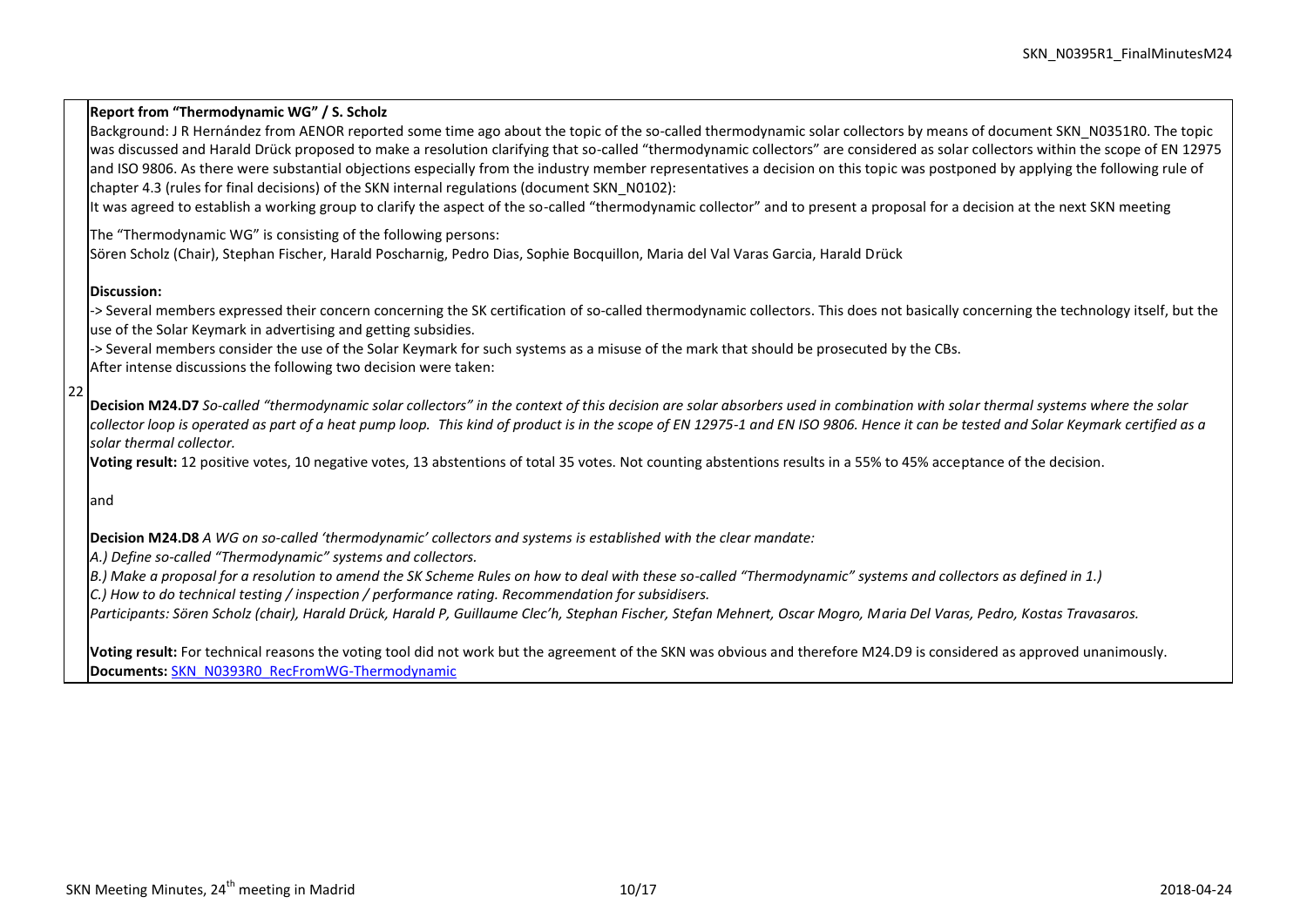23 **Voting result:** 29 positive votes, 0 negative votes, 1 abstentions of total 30 votes. Not counting abstentions results in a 100% to 0% acceptance of the resolution. **Proposal for a resolution with regards to "Handling of complaints" (2.2 in SKN\_N0106R30-SKNSchemeRules). S.Scholz, A.Bohren** When handling the last complaint against a Solar Keymark Certificate, it became evident that in some cases it is not possible to handle/resolve complaints by the complaint committee if technical information related with the product and with the testing are not available to the Complaint committee due to confidentiality reasons. After a short presentation and discussion the following resolution was taken: **Resolution M24.R5** *By applying for the license to use the Solar KEYMARK, the applicant agrees to the following regulation: In case of a complaint against a certified product, the responsible certificate holder, testing laboratory, and certification body agree to provide on request all necessary information that is available (e.g. measured data, drawings, photographs, specifications files) to a Complaint Committee (CC) to resolve the complaint. The CC is established by SKN, and its members are obliged to keep the provided information confidential (to be ensured by a Non-Disclosure Agreement (NDA) signed by all involved parties).* This text piece shall be included in section 2.2.2, STEP 1 of the SK-SR 2.2.2 General procedure Step 1: Appeal to the Head of CB WG <INCLUDE HERE Text of M24.R5>. If the complainant is not satisfied with the answer of the party in question it may send an appeal to the Head of CB WG. There must be a copy of this appeal sent to the CB that issued the certificate related to the complaint, the Chairman and the Manager of SKN.

**Remark / follow-up action**: The CBs recommend to have a general procedure for complaints in the Internal Regulations Part 3 "Certification" including the nomination of complaint committee members etc. (e.g. by a specific Annex). This action will be followed up by the CBs.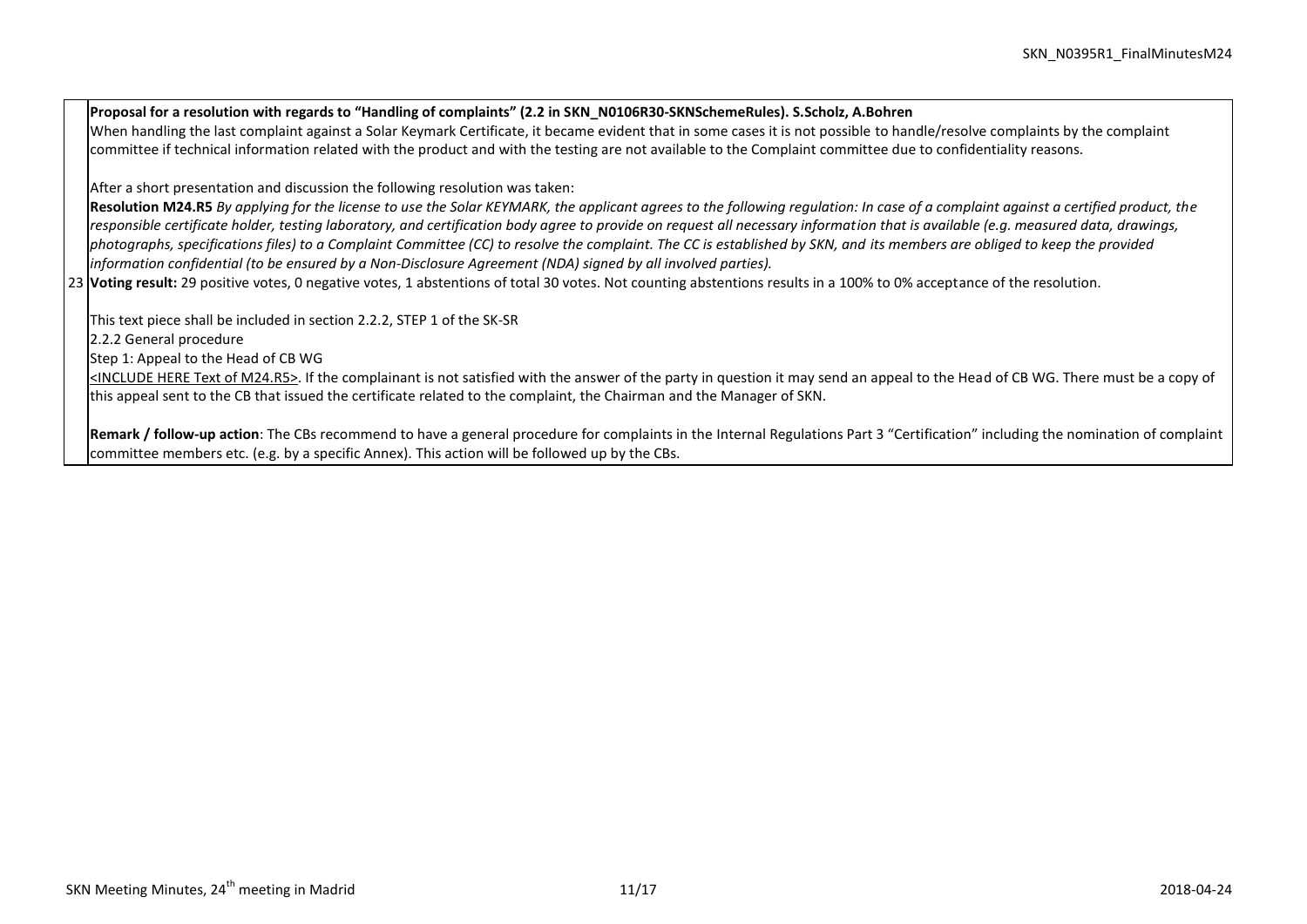**Proposal for decision: SK-Certification on the basis of in-situ measurement data - Next steps and timeline / S. Mehnert** In some cases it may not be possible to test collectors in the test laboratory for technical reasons and in some cases it may be interesting to test and certify one-off made already installed collectors. Stefan Mehnert presented some of the expected challenges related with in-situ testing and certification. After a short discussion the following decision was taken: *Decision M24.D9: A WG ("In-Situ WG") is established to prepare procedures and documents required for in-situ Solar KEYMARK testing. Members of the WG are: Stefan Mehnert (chair), Uli Fritzsche, Stephan Fischer, Maria João Carvalho, Christian Stadler, Katharina Vehring, Carsten Lampe Tasks of WG:*

- *Define additional rules for "testing at the manufacturers premises" such as:*
	- o *Additional Remote Sampling requirements*
	- o *Capability of TestLabs and accreditation issues*
	- o *Recognition of TestLabs by CB's*
	- o *Data acquisition and integrity*
	- o *Application of adopted measurement procedures*
	- *Presentation of results at the SKN-Meeting, autumn 2018*
- *incorporation into the existing rules until SKN-Meeting, spring 2019*
- *Vote on up-dated rules*

**Voting result:** 30 positive votes, 0 negative votes, 2 abstentions of total 32 votes. Not counting abstentions results in a 100% to 0% acceptance of the decision. **Documents:** [SKN\\_N0388R0\\_InSituCertification.pdf](http://www.estif.org/solarkeymark/Links/Internal_links/network/sknwebdoclist/SKN_N0388R0_InSituCertification.pdf)

# **Proposal for decision: Assessment of taxation requirements related to SKN / Pedro Dias**

Presentation of report on the legal status of SKN Activities in Belgium, in relation to taxation matters.

Pedro Dias presented a report about a legal/tax issues that could lead to taxation of SKN activities inducing a financial risk for the SKN. SHE/ESTIF was already in contact tax experts for a first assessment (results presented today, expertise cost was about 3 k€), but a deeper analysis is needed to understand how such taxation can be avoided or at least be reduced to an acceptable minimum. For this investigation a maximum cost of 10 k€ is expected (expert fees). A SKN task force shall be established to accompany this process.

25

24

After some clarification concerning the total amount (13k€, cap) and the use of the money (for external experts only) the following decision was taken:

**Decision M24.D10**: A small task-force (TF) will be created in order to further assess the legal requirements in Belgium with regard to the SKN activities. The TF shall request legal *advice to discuss options and propose options at the next SKN meeting. The TF members are: Pedro Dias (Chair), Andreas Bohren (AB); Harald Drück (HD). For the purpose of this work, the TF is allowed to use up to EUR 10k of SKN reserves. Solar Heat Europe/ESTIF will be allowed to use EUR 3k from SKN funds to cover the costs of the performed study.* **Voting result:** 24 positive votes, 0 negative votes, 9 abstentions of total 33 votes. Not counting abstentions results in a 100% to 0% acceptance of the decision. **Documents**[: SKN\\_N0397R0\\_PD\\_SHE-legal](http://www.estif.org/solarkeymark/Links/Internal_links/network/sknwebdoclist/SKN_N0397R0_PD_SHE-legal.pdf)

# **Presentation of new online SOLCAL tool /PD/GvA**

26 An online application using the SOLCAL tool has been developed in the framework of the Labelpack A+ project.

GvA presented the new online SOLCAL Tool. Presentation is attached

**Document:** [SKN\\_N0398R0\\_GvA\\_LabelPack-SolCal.pptx](http://www.estif.org/solarkeymark/Links/Internal_links/network/sknwebdoclist/SKN_N0398R0_GvA_LabelPack-SolCal.pptx)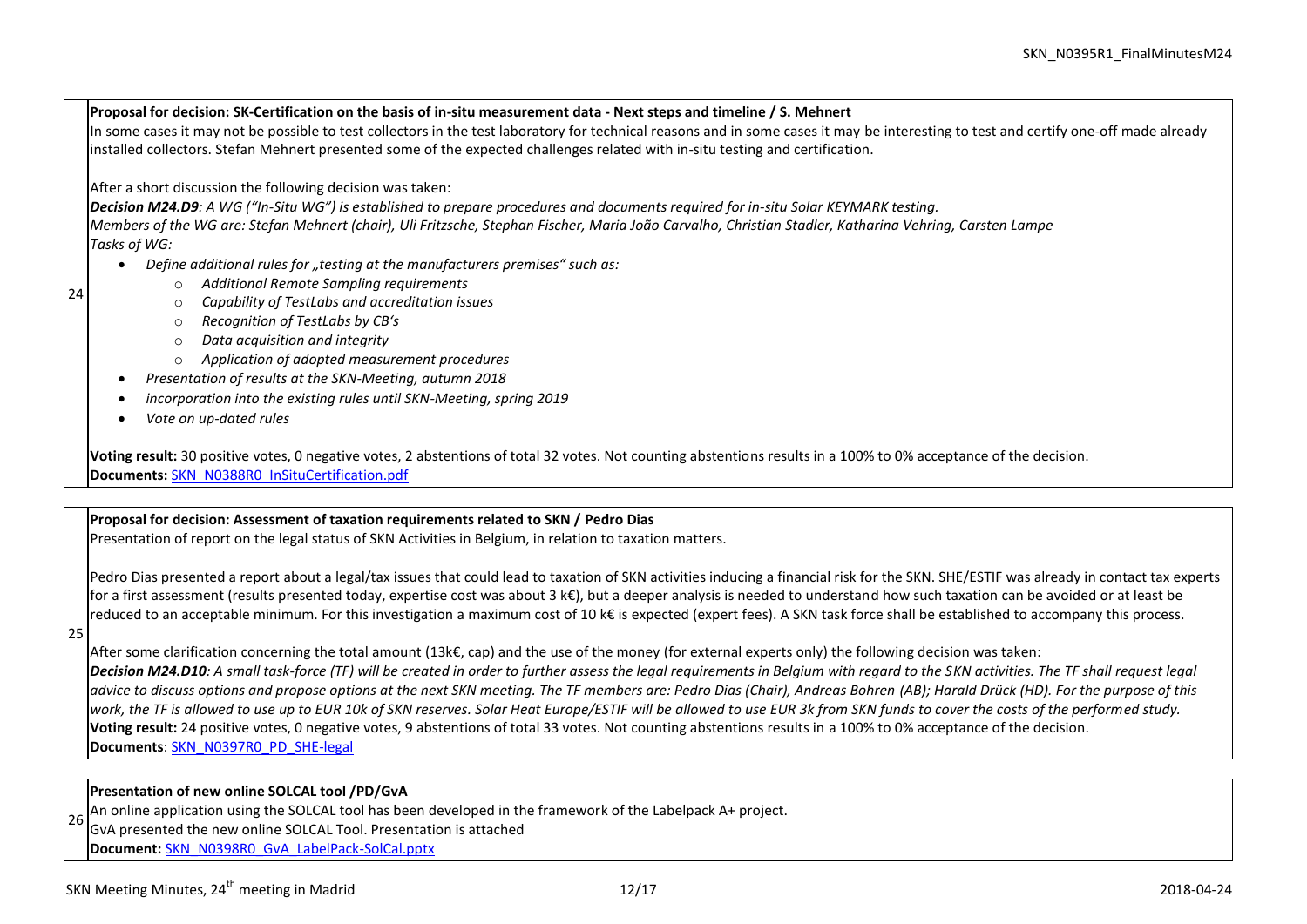### **Proposal for Decision related with ScenoCalc maintenance / P. Ollas (Related with M21A.D1)**

On behalf of Patrick Ollas Andreas Bohren presented a project proposal from RISE to update the current version of ScenoCalc.

Note: The SKN put aside a reserve of 5.000 € in every annual budget for updating of ScenoCalc (M22.D8) if necessary and upon decision of the SKN

After the presentation and a short discussion the following decision was taken:

27 *Decision M24.D11: The project proposal from RISE to update the current version of ScenoCalc with a maximum Budget of 5000 EUR is approved. In this decision it is included that members of the SKN can send in further comments / items to be included within 1 week to the SKN Manager. He will then forward to Patrick Ollas for inclusion in the revised ScenoCalc version.*

**Voting result:** The voting tool did not work, but there was a clear consensus to establish such a WG. The decision is therefore considered as accepted with a clear majority. **Document:** [SKN\\_N0389R0\\_ScenoCalcUpdate2018.pdf](http://www.estif.org/solarkeymark/Links/Internal_links/network/sknwebdoclist/SKN_N0389R0_ScenoCalcUpdate2018.pdf)

#### **Report on Database and IT infrastructure / GvA**

Gerard van Amerongen presented his project on updating the Solar Keymark Database binding together previous SCF projects related with digitalizing the SKN Database including a new SCF9 Database follow up project. The target of this project is to elaborate a new Solar Keymark database that can be used for several purposes such as automatically generate Package labels. A new DB structure is also helpful to make data available or to sell data to other entities such as Software companies, subsidy authorities etc. There will be a considerable work load to integrate/transfer existing data into the new database. Furthermore the CBs expressed their concern on additional work load when they

have to insert data for new certificates and/or modifications of certificates.

28

One of the conditions for approving the SCF9 follow up project was the establishment of an accompanying WG.

After some discussions the following decision was taken:

**Decision M24.D12***. A SK Database WG is establishes that accompanies the SCF9 Follow up project for implementation of the new Solar Keymark database Members: Gerard van Amerongen (chair), Andreas Bohren, Jan Erik Nielsen, Sören Scholz, RISE (person to be determined), Harald Poscharnig, Pedro Dias* **Voting result:** 30 positive votes, 0 negative votes, 3 abstentions of total 33 votes. Not counting abstentions results in a 100% to 0% acceptance of the decision. **Document:** [SKN\\_N0399R0\\_GvA\\_Database-infra.pptx](http://www.estif.org/solarkeymark/Links/Internal_links/network/sknwebdoclist/SKN_N0399R0_GvA_Database-infra.pptx)

#### **Report from Air Collectors WG (Related with M21.D5)**

29 The objective of the WG is to share working methods and experience and analyse the need for improvements.

Members: Korbinian Kramer (Chair), Andreas Bohren, Patrick Ollas, Katharina Vehring

Stefan Mehnert reported (on behalf of the WG Chair) that there are no news to report from the WG.

# **Report from PVT WG / U. Fritzsche**

30 Uli Fritzsche reported that the work on the revision of the Annex J will be continued in the frame of the approved SCF9 project. It is expected to have a proposal for a resolution on a revised Annex J for the SKN spring meeting 2019.

**Report on Relaunch of ''Inter-Laboratory Comparison on Data Analysis'' (Related with M20.D14)**

31 |Andreas Bohren reported that the project is on hold for several reasons, but also that it would be a good time to take up the project again as we have now the first testing season under the new ISO 9806. The participants will be contacted in the next few weeks with a proposal on how to continue.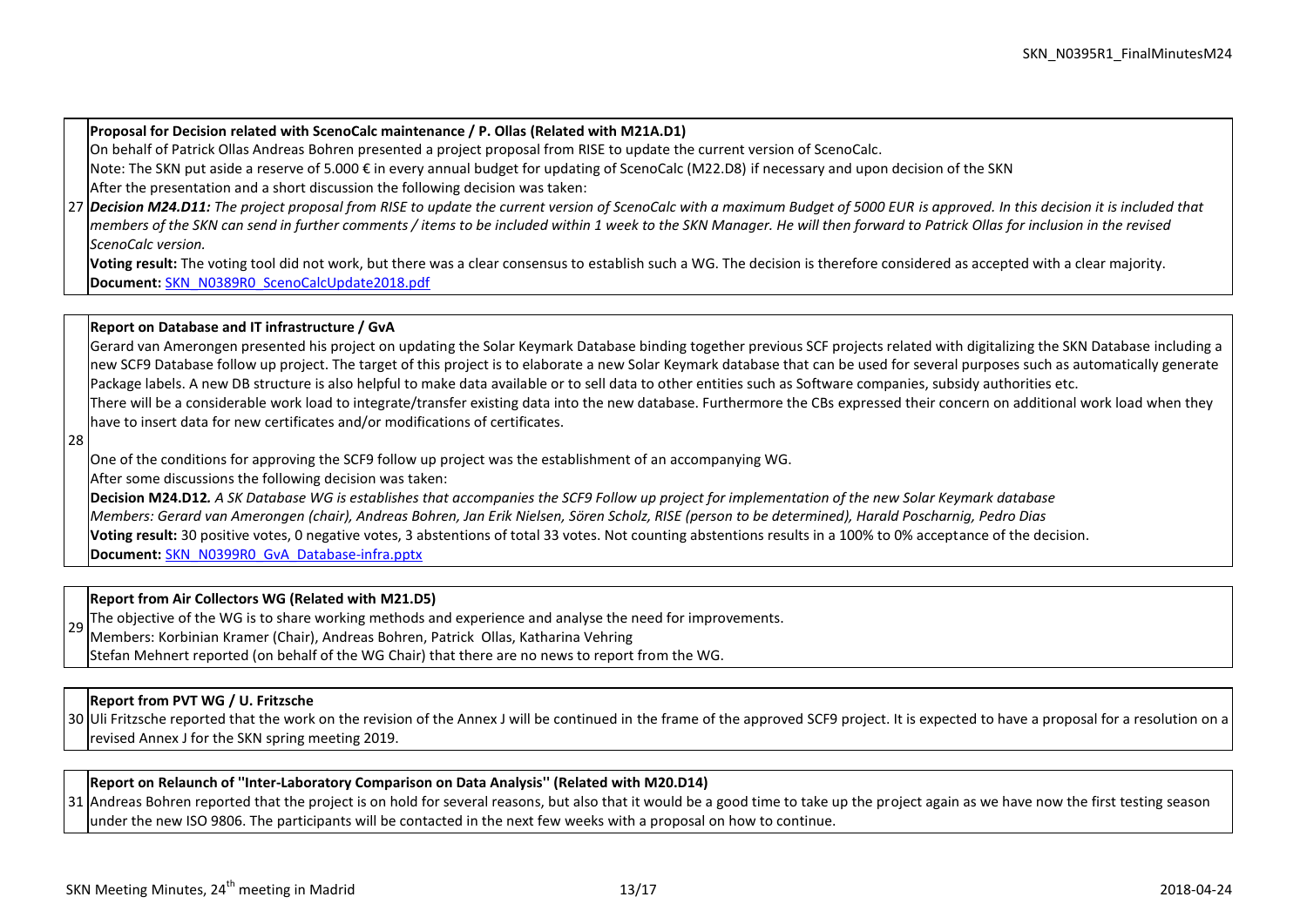# **Report on transition process for new (2017) version of EN 12976-1 and -2 / (Related with M23.D5)**

32 EN 12976-1:2017. Existing SK certificates based on previous version of EN 12976-1 and -2 shall remain valid. Specific errata for the ERP-tests shall be elaborated and followed. For Background: Decision M23.D5. All factory made thermal solar heating systems according EN 12976-1:2017 shall be tested according to the new EN 12976-2:2017 from 1<sup>st</sup> of May 2018 onwards. After 1<sup>st</sup> of November 2018 all SK certificates for factory made thermal solar heating systems (according EN 12976-1) shall be issued according to the new standard the elaboration of the errata until the end of 2017 a working group of the following persons will be established: Ulrich Fritzsche (chair), Gerard van Amerongen, Vinod Sharma

Uli Fritzsche suggested to use the same procedure as for collectors on how to handle such errata files. His suggestions were discussed and are included in the M24.R3 (see above)

# **Use of SolTherm software for EN 12977-2 system simulations / AB (Related with M23.D19)**

33 |preliminary and alternative method for energy yield prediction for the EN 12977 Solar Keymark data sheet. A proposal for a resolution on how to include the SolTherm method in Gerard van Amerongen reported that the validation of the SolTherm software is available. As decided in M23.D9, the Solar Keymark Network continues accepting SolTherm as a the SK-SR – meaning to adopt the SolTherm as valid (not preliminary) option – will be prepared by Gerard van Amerongen for the next SKN Meeting Document[: SKN\\_N0400R0\\_GvA\\_Other model.pptx](http://www.estif.org/solarkeymark/Links/Internal_links/network/sknwebdoclist/SKN_N0400R0_GvA_Other%20model.pptx)

**Proposal for decision related with METHOD FOR DETERMINATION OF DEGRADATION FOR COLLECTORS WITH A RISK ON DEGRADATION / U. Fritzsche**

Uli Fritzsche presented a case of testing a larger ETC heat pipe collector, where the requirement of making the exposure test in advance of the performance tests (ISO 9806:2017 Table 1, index h) led to a considerable delay of the whole test procedure. This is considered as unfair "discrimination" of the technology. It is therefore proposed to establish a WG on how to deal with this proposal and the differing requirements within EN ISO 9806:2017.

34 Sören Scholz (KMO) confirmed that it is basically not possible to override the requirements of the standard (unless obviously erroneous). The proposals of a WG will therefore probably only be used as input for the next revision of the ISO 9806. After some discussion the following decision was taken: **Decision M24.D13** *A WG on how to deal with expected degradation in the testing of collectors is established. Members: Uli Fritzsche (chair), Stephan Fischer, Harald Poscharnig, Maria João Carvalho, Stefan Mehnert, Carsten Lampe Voting res***ult:** The voting tool did not work, but there was a clear consensus to establish such a WG. The decision is therefore considered as accepted with a clear majority. **Document:** [SKN\\_N0394R0\\_DegradationCollectors\\_v10](http://www.estif.org/solarkeymark/Links/Internal_links/network/sknwebdoclist/SKN_N0394R0_DegradationCollectors_v10.docx)

#### **Report from CEN Keymark Management Organisation (KMO)**

Sören Scholz reported in his role as KMO that there are currently no projects for the implementation of new Keymark Products.

With respect to general promotional activities of the KMO, Sören Scholz reported on two ongoing projects related with

- Implementing a new general Keymark website
- Implementing a new Keymark database
- 35 Both projects have been initiated independently of similar Solar Keymark projects, i.e.
	- AP2 Marketing and Communication WG (PD) of the Action Plan working groups (Related with M21.D13), where different promotional activities are planned
	- SCF9 Database follow-up project of Gerard van Amerongen to setup a new database for the Solar Keymark products.

To avoid unwanted interferences and to optimise the use of resources when designing the new databases, Sören Scholz was asked to convene as soon as possible a (web)meeting between the DINCERTCO project team, Gerard van Amerongen and the accompanying group of the SCF9 FU project.

**Documents:** [SKN\\_N0401R0\\_SS\\_KEYMARK-Website-Database.pdf](http://www.estif.org/solarkeymark/Links/Internal_links/network/sknwebdoclist/SKN_N0401R0_SS_KEYMARK-Website-Database.pdf)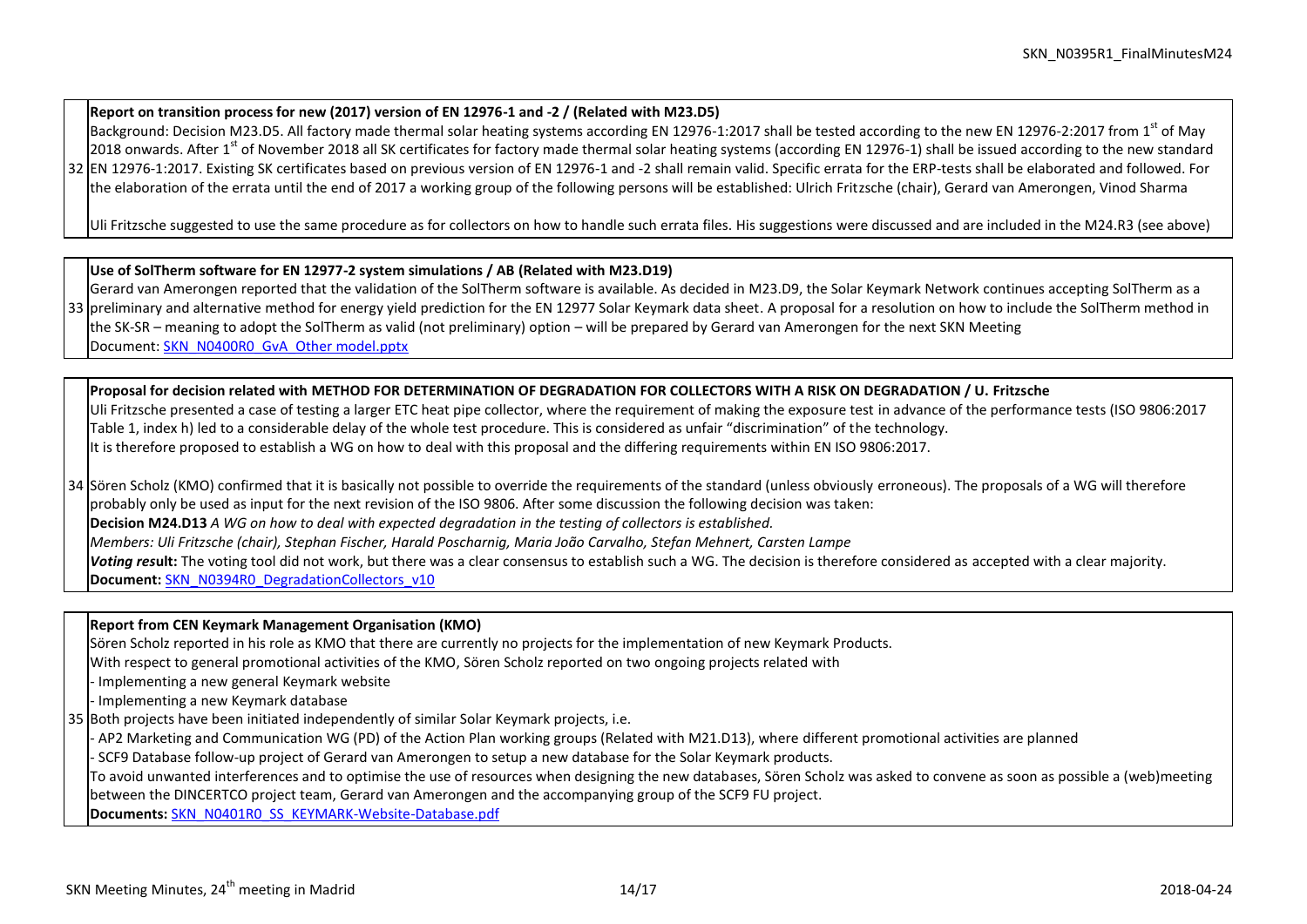**Report from CB Working group / S. Scholz**

36 Sören Scholz reported that the CB-WG held two Web meetings since the last SKN. The discussions were included as input to the current SKN. It was also mentioned that it is difficult to motivate all the CB to participate in such CB-WG meetings.

<sup>37</sup> **Report update on complaint(s) / A. Bohren, K. Vehring**

The SK Management and the KMO did not receive new complaints since the last SKN and there are no open complaint cases.

**Report on the Action Plan working groups (Related with M21.D13): Strategy WG (AB), AP2 Marketing and Communication WG (PD), AP3 Installers WG (K. Vehring), AP4 New products WG (K. Vehring); AP 6 Legal Requirements (G.v. Amerongen).** 

The establishing project for the Action Plan Working Groups was managed by the former chairman Jaime Fernandez Gonzales. Some WG continued and some WGs are on stand-by. For the time being the role of Jaime in these projects was taken over by the new chairman Andrea Bohren

#### **Report from strategy WG (Andreas Bohren)**

WG Members: Andreas Bohren (chair), Harald Drück, Gerard Van Amerongen, Jan Erik Nielsen, Ullrich Fritzsche, Katharina Vehring, Pedro Dias, Christian Stadler, Korbinian Kramer and Henry Rosik.

-> Three out of five Webmeetings took place according to the project plan. Andrea Bohren did not yet have the time to take up the project again. He will be trying to understand the situation and to initiate appropriate measures to bring the project to an end.

#### **Report from WG for Action Plan AP2: Improve Marketing and Communication activities / update on Solar Keymark Brochure**

38 WG members: Geoffroy Cazenave (SHE, chair), Oscar Mogro, Christian Stadler, Andreas Bohren, Jan Erik Nielsen, Henry Rosik -> Geoffroy Cazenave who took over the WG chair from Pedro presented the activities related with this AP in good detail. **Presentation:** [SKN\\_N0402R0\\_PD\\_Comms\\_WG\\_Update.pdf](http://www.estif.org/solarkeymark/Links/Internal_links/network/sknwebdoclist/SKN_N0402R0_PD_Comms_WG_Update.pdf)

#### **Report from WG for Action Plan AP3: Analyse the development of a certification scheme for installers and installations**

WG Members: Katharina Vehring (Chair), other WG members: Gerard Van Amerongen, Peter Kovacs, Jan Erik Nielsen, Andreas Bohren?, Vinod Sharma, Malte Kottwitz, Luis González, Alberto Garcia, Pedro Dias, Oscar Mogro and Henry Rosik -> No presentation available. The WG is on Standby.

#### **Report from WG for Action Plan AP4: Effort to boost the Certification of new Products in Scheme Rules.**

WG Members: Katharina Vehring (Chair), Gerard Van Amerongen, Andreas Bohren, Ulrich Fritzsche, Stephan Fischer, Korbinian Kramer -> No presentation available. The WG is on Standby.

#### **Report and proposals for decisions from WG for Action Plan AP6: Prepare a thorough plan for all the new Legal Requirements and future changes in the Market.**

WG Members: Gerard Van Amerongen (Chair), Ulrich Fritzsche, Pedro Dias, Andreas Bohren, Oscar Mogro, Christian Stadler, Korbinian Kramer -> The reports of this WG have been presented in et last meeting, No news since then.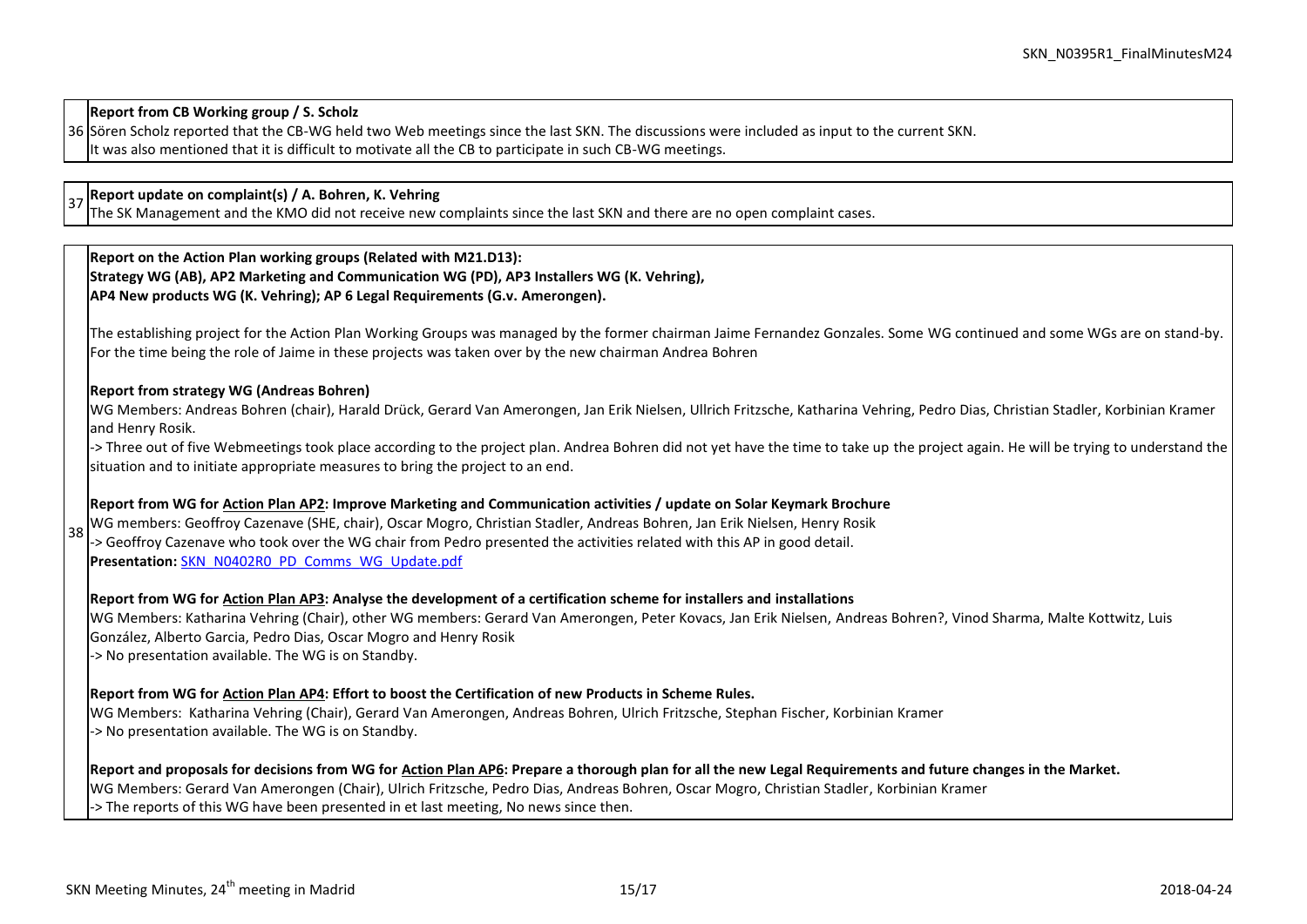**Solar Certification Fund Projects – General Status Reports**

39 Pedro Dias gave a short report on the status (open, closed, cancelled, etc.) of the SCF projects and on the financial situation of the fund.

**Presentation:** [SKN\\_N0403R0\\_PD\\_SCF\\_Status\\_projects.pdf](http://www.estif.org/solarkeymark/Links/Internal_links/network/sknwebdoclist/SKN_N0403R0_PD_SCF_Status_projects.pdf)

#### **Update on package label**

40 Pedro Dias gave an extensive report on the work was done in the LabelPack A+ project **Presentation:** [SKN\\_N0404R0\\_PD\\_LPAplus-Energy\\_labelling.pdf](http://www.estif.org/solarkeymark/Links/Internal_links/network/sknwebdoclist/SKN_N0404R0_PD_LPAplus-Energy_labelling.pdf)

41 **Report and Update on Global Solar Certification Network / JEN (related to SCF6-9)** 

**Presentation:** [SKN\\_N0405R0\\_JE\\_GSCN-Update.pptx](http://www.estif.org/solarkeymark/Links/Internal_links/network/sknwebdoclist/SKN_N0405R0_JE_GSCN-Update.pptx)

#### **Update on CE marking of collectors: A. Bohren (Convenor CEN/TC 312/WG1)**

-> On 06. March a CEN/TC 312/WG1 meeting took place at AENOR and the WG1 resolved all the open questions of the EN 12975.

-> The draft will be finalised within about 2 weeks by the convenor and will then be submitted formally to CEN for enquiry.

-> Depending on the outcome of the enquiry phase an adoption as harmonised standard can be expected within about one year.

**Update from Liaison officer: S. Fischer (IEC/TC 117)**

Stephan Fischer reported on the last developments and on the current status of the standards in the IEC/TC 117

**Presentation:** [SKN\\_N0409R0\\_SF\\_LiasTC117.ppt](http://www.estif.org/solarkeymark/Links/Internal_links/network/sknwebdoclist/SKN_N0409R0_SF_LiasTC117.ppt)

#### **Updates from Liaison officers: K. Kramer (IEC/TC 128)**

-> Stefan Mehnert on behalf of the Liaison officer reported that there are no news to report.

#### **Updates from Liaison officers: J-M. Suter (CEN/TC 164)**

 $_{42}$  -> Jean-Marc Suter gave a very precise and clear report on the currently ongoing work in TC 164, especially with respect to the Legionella problem that should be better considered in the solar thermal technologies.

->It is not very clear who is the best addressee for this item and therefore it was difficult to find participants of the SKN who are willing to work on this topic together with the Liaison officer oi a working group. It was therefore decided to setup a very short motivation letter to participate in such a WG. This invitation shall be distributed by the SKN to the national associations, by ESTIF/SHE and through TC 312 to find experts willing to work on this subject.

**Documents**:

[SKN\\_N0390R0\\_LIAISON164InputEN806fromMJC-SKN\).docx](http://www.estif.org/solarkeymark/Links/Internal_links/network/sknwebdoclist/SKN_N0390R0_LIAISON164InputEN806fromMJC-SKN).docx)

[SKN\\_N0391R0\\_LIAISON164ExtractBS5918forCEN312.docx](http://www.estif.org/solarkeymark/Links/Internal_links/network/sknwebdoclist/SKN_N0391R0_LIAISON164ExtractBS5918forCEN312.docx)

[SKN\\_N0392R0\\_LIAISON164AtoQ-SKNandTC312.pdf](http://www.estif.org/solarkeymark/Links/Internal_links/network/sknwebdoclist/SKN_N0392R0_LIAISON164AtoQ-SKNandTC312.pdf)

## **Updates from Liaison officers: G.v.Amerongen (CEN/TC 228 and CEN/TC 371)**

-> Gerard van Amerongen reported that there are no new developments since the last SKN in TC 228 and TC 371.

Presentation (given last meeting)[: SKN\\_N0407R0\\_GvA\\_Liaison228-371.pptx](http://www.estif.org/solarkeymark/Links/Internal_links/network/sknwebdoclist/SKN_N0407R0_GvA_Liaison228-371.pptx)